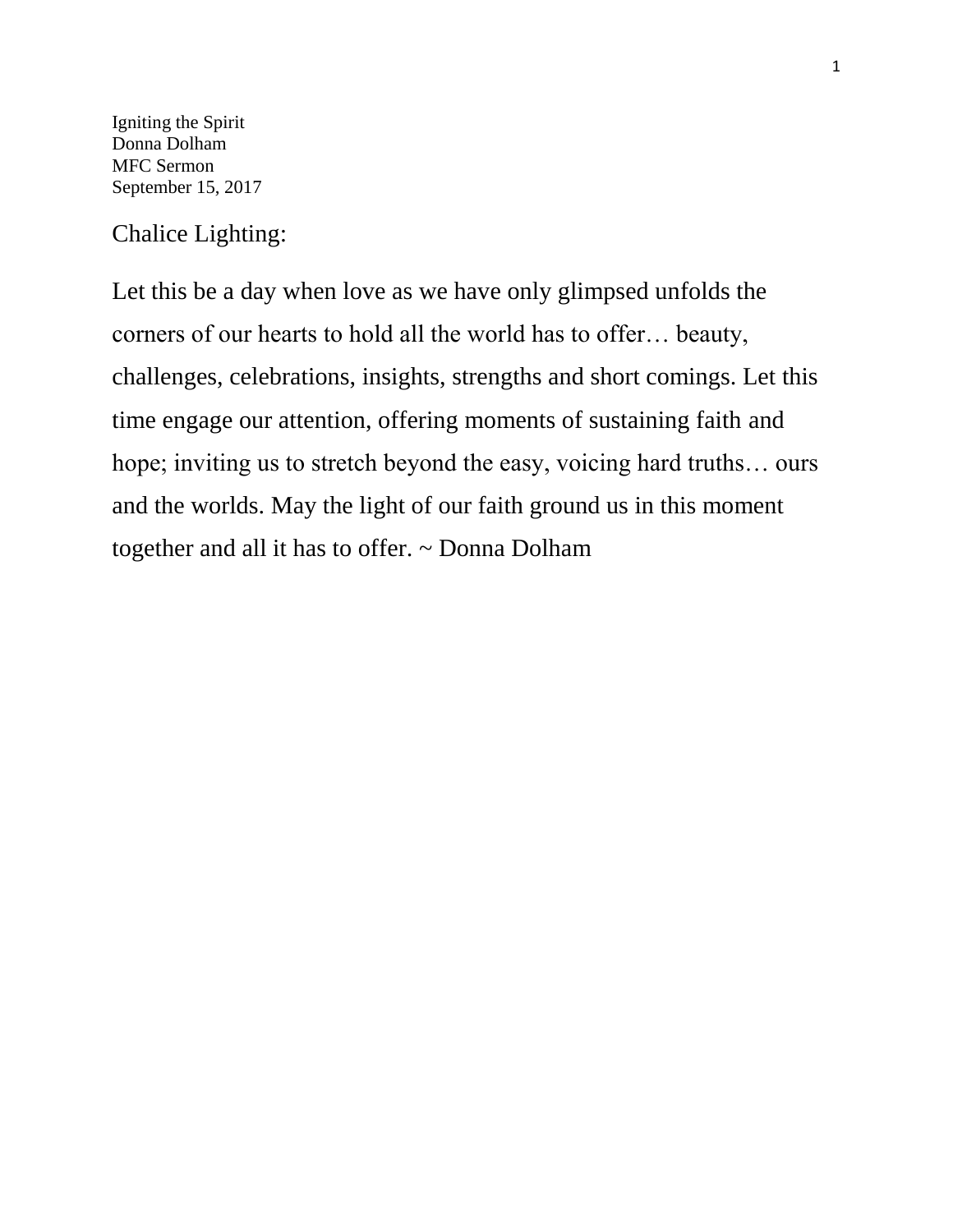Igniting the Spirit

 $\overline{\phantom{a}}$ 

I was in Texas when I heard an inspiring word, a spirit engaging word from the Reverend Dr. William Barber, the architect of the Forward Together Moral Monday movement. There he was right before my very eyes, just a few feet away. The message he shared woke me up to the immediate need to put down my business as usual ways. The hall was packed for the Samuel DeWitt Proctor Conference whose mission it is "to nurture, sustain and mobilize the African American faith community to address critical needs of human and social justice within local, national, and global communities."<sup>1</sup> Hundreds of people were present over the week to witness testimony, to learn… to commit ourselves to justice. I, along with a few other European American white skinned folks was a guest at this table of hope and action.

Can you remember a time when your heart was unveiled and you woke up to a reality **so true** that your previous business as usual was changed forever? Where were you and who were you with? How were you changed?

I was jet lagged, tired and excited to be present at opening worship, the worship stage about 4 feet away, the energy electrifying as the Rev. Barber leaned into the microphone saying… "Let us bow our heads together, there are a lot of questions here;" he continued on, "God we thank you today, for your goodness, mercy, and love," inviting all of us into the loving power of community… one scripture after another rolling off his lips; both Jewish and Christian describing stories of conviction, stories of inclusion, stories of action and hope. From the Hebrew Scripture, Ezekiel chapter 36, verse 26: "A new heart I will give you, and a new spirit I will put within you; and I will remove from your body the heart of stone and give you a heart of flesh. I will put my spirit within you, and make you follow my statutes and be careful to observe my ordinances." (NRSV)

Now earlier in this scripture we learn that Ezekiel has been called by God to speak out, to prophesy, and to speak truth to power. He's a priest from Jerusalem exiled to Babylonia in 597 CE. Things are pretty much a mess, so the story goes and its Ezekiel's job to name the problems, and offer some way forward while warning of the realities of continuing on with business as usual….

Dr. Barber continuing on in his fiery way references the Christian Gospel Scripture of Luke, talking about Herod and Herod's group of political opportunists who didn't care about the people and didn't care what the consequences of their actions were. During this time, one of Herod's stewards, a guy in charge of jobs who controlled the invitation list for the palace, was married to a woman named Joanna. Joanna did not buy into this system of privilege and decided to break away to join a rather radical group of apostles caring for the vulnerable and oppressed. It occurs to me that Herod had what Allan Johnson calls the luxury of obliviousness; the sense of entitlement that entrenches some of us so deeply into privilege that we forgo the understanding of its impact on others.<sup>2</sup> I wonder what it took for Joanna to break away from the familiar, from business as usual risking her privilege, safety, comfort and possibly her life for a cause she believed in.

Listening to these passages reinterpreted through the lens of liberation requires us to lean in and see the intersection of our own faith with these stories. Their challenging, engaging,

<sup>1</sup> SDPC. *The Samuel Dewitt Proctor Conference.* n.d. http://sdpconference.info/about-us/ (accessed August 5, 2017).

<sup>2</sup> Johnson, Allan G. *Privilege, Power, and Difference, second edition.* New York: McGraw-Hill Companies Inc., 2006, 117.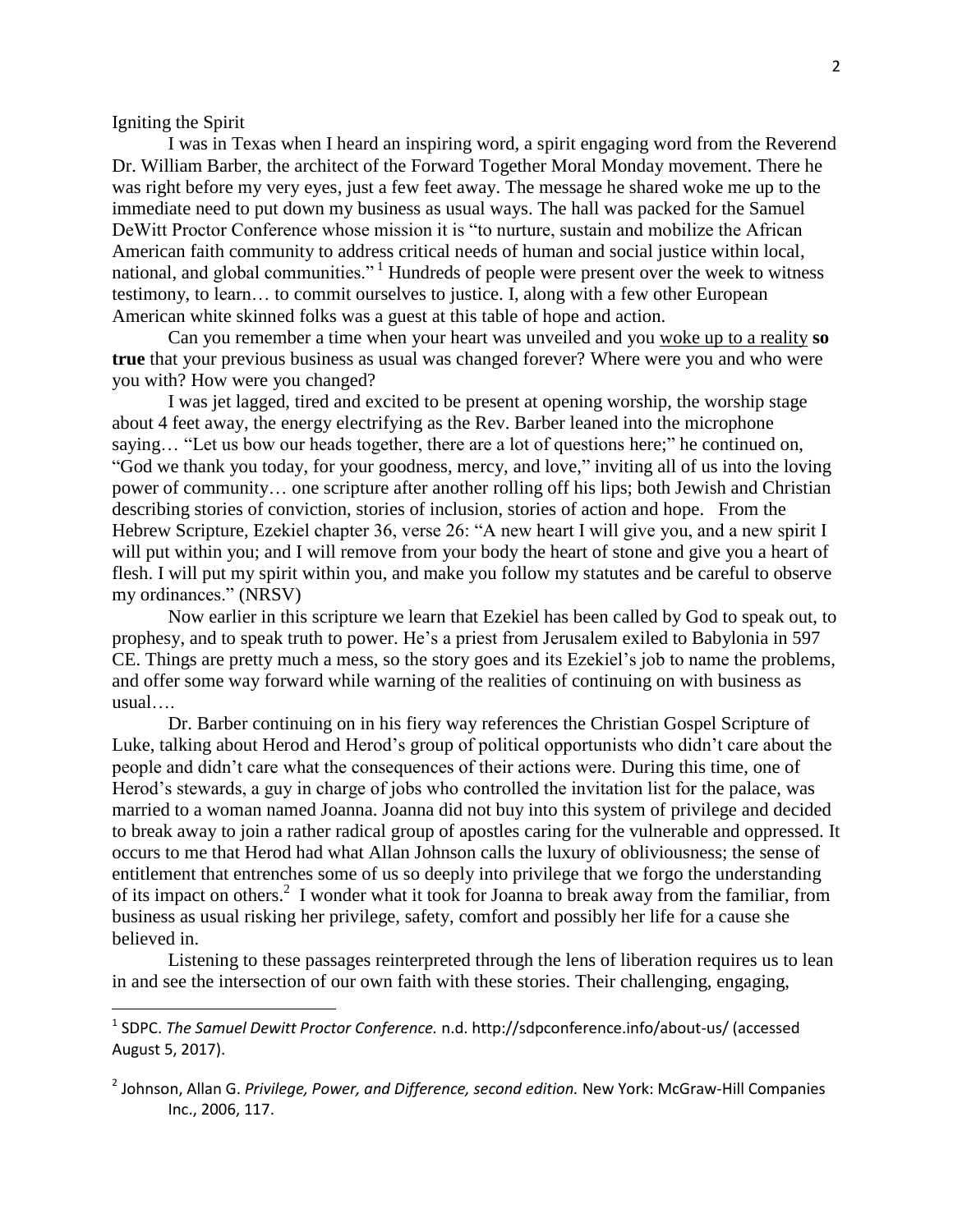frustrating and liberating messages calls us out of our business as usual toward justice creating communities.

I recognize that I am both the community member gone astray that Ezekiel is trying to warn and I am at times the hesitant and not so hesitant prophet. I am both Joanna, looking to live into my faith and beliefs … and I am Herod, engaged in systems of white supremacy. It's not as though I've moved to one way never to return to the old. I seem to run into these varied parts of myself as I continue along in life and ministry. Just last weekend I attended the Changing Maine for Racial Justice event. It was here that I stepped away from my business as usual, the tasks of house management, attending to the usual draws on my attention. And it was here that I lived out my ever entrenched white privilege. I had stepped away from the workshop for a moment and upon my return, the group of 60 something people had just started another activity. I stayed on the side lines (in my mind, I didn't want to interrupt  $\sim$  it sounded like a good excuse in my own mind). It was following the debrief of this exercise that Sha'an Mouliert, community organizer and consultant for the morning decentering whiteness exercises pointed out that she wanted to clarify that choosing not to engage is a privilege.

My business as usual entitlement had created a cozy out and she was calling me back in to relationship.

These ancient stories are not hard to imagine when we pause a moment and reflect on the environmental racism leading to the deaths of the least empowered, precarious health care for the most vulnerable of our citizens, immigration and customs enforcement-actions separating families, banishing people from their homes, Black and Brown men murdered and more Black and Brown men under correctional control today than were enslaved in  $1850<sup>3</sup>$  Even in our own beloved Unitarian Universalist Association we are acknowledging the continued systems of domination and white supremacy.

This work of dismantling systems of oppression and this work of living our faith is not for the faint of heart and it is not business as usual. It requires continued engagement with others, systems of accountability and faith communities that can sustain us as we work toward a truly beloved community.

That warm February day in Texas the call for justice and love kindled my desire to say yes… to say yes to this justice embodied love! It seemed like seconds and Reverend Barber stepped away from the microphone.

Dr. Barber's message is not about some hope that justice will someday arrive if we wait long enough, or wait for a time beyond this world or even believe that someone else more qualified will solve the problem for us. There have been times in my life when I was half asleep, practicing my UU piety of showing up to a talk or rally but not engaging, REALLY engaging in the dynamics of community change. I had only partially exercised that muscle of justice making. When I show up with an open vulnerable heart even when I'm not prepared and when I show up knowing I don't have the answers and will make mistakes then I am really showing up.

We UUs like to take time to read, take time to think and take time to talk things over and there is a place for such things. Yet, those living in the tide of oppression have no more time. Time is a place for the privileged. Our UU faith calls to us to be present, awake and connected. Let us connect with the breath of fire that ignites our spirits and invites us to keep showing up.

 $\overline{\phantom{a}}$ 

<sup>&</sup>lt;sup>3</sup> Alexander, Michelle, Amy Johnson Frykholm. "Criminal injustice: Michelle Alexander on racism and incarceration." *Christian Century 129, no.10 (May 16, 2012)*, 2012: 22-25. ALTA Religion Database with ALTASerials, EBSCOhost (accessed 3/9/15), 8.